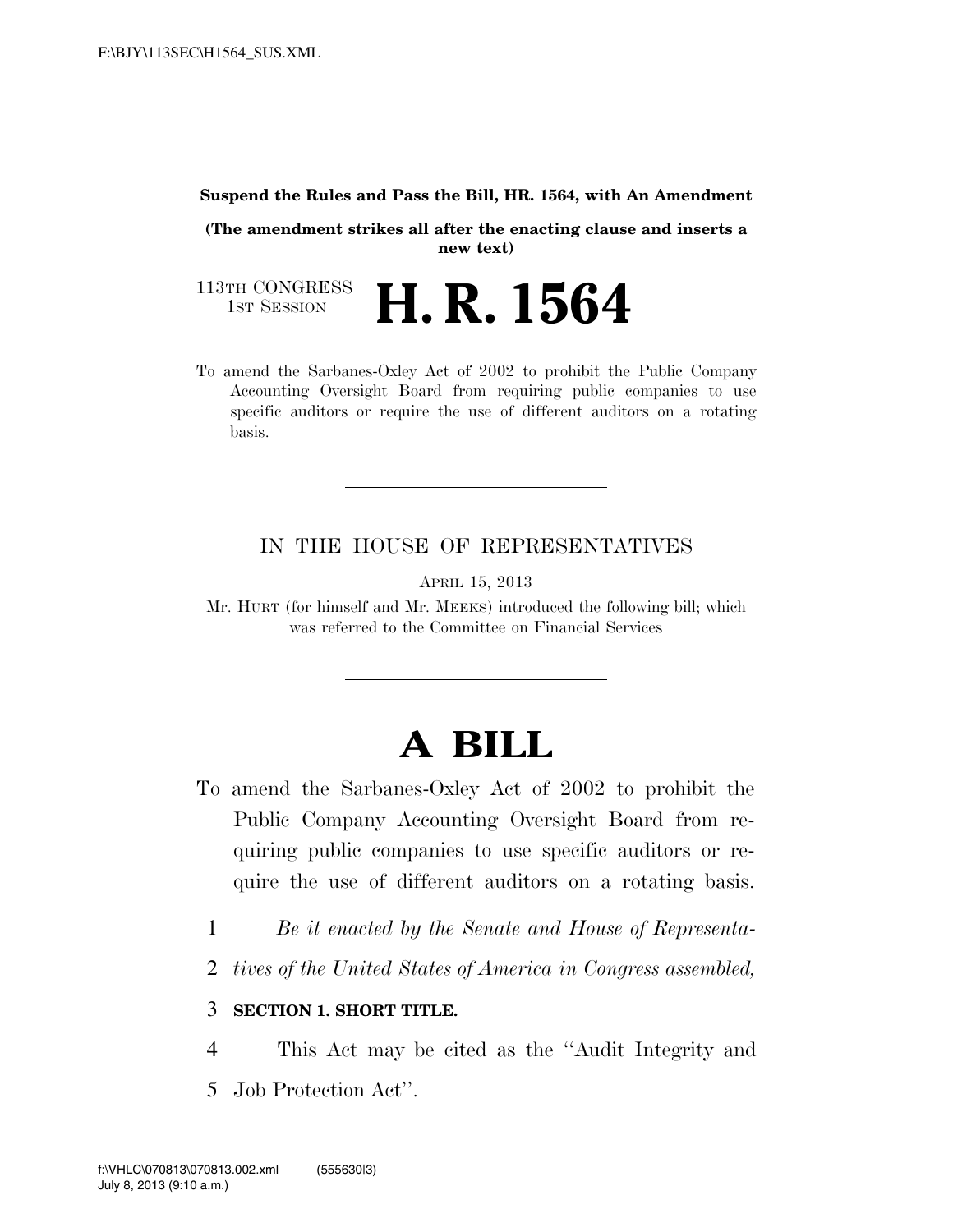## **SEC. 2. LIMITATION ON AUTHORITY RELATING TO AUDI-TORS.**

 Section 103 of the Sarbanes-Oxley Act of 2002 (15 U.S.C. 7213) is amended by adding at the end the fol-lowing:

 ''(e) LIMITATION ON AUTHORITY.—The Board shall have no authority under this title to require that audits conducted for a particular issuer in accordance with the standards set forth under this section be conducted by spe- cific registered public accounting firms, or that such au- dits be conducted for an issuer by different registered pub-lic accounting firms on a rotating basis.''.

## **SEC. 3. STUDY OF MANDATORY ROTATION OF REGISTERED PUBLIC ACCOUNTING FIRMS.**

 (a) STUDY AND REVIEW REQUIRED.—The Comp- troller General of the United States shall update its No- vember 2003 report entitled ''Study on the Potential Ef- fects of Mandatory Audit Firm Rotation'', and review the potential effects, including the costs and benefits, of re- quiring the mandatory rotation of registered public ac- counting firms. In addition, the update shall include a study of—

 (1) whether mandatory rotation of registered public accounting firms would mitigate against po- tential conflicts of interest between registered public accounting firms and issuers;